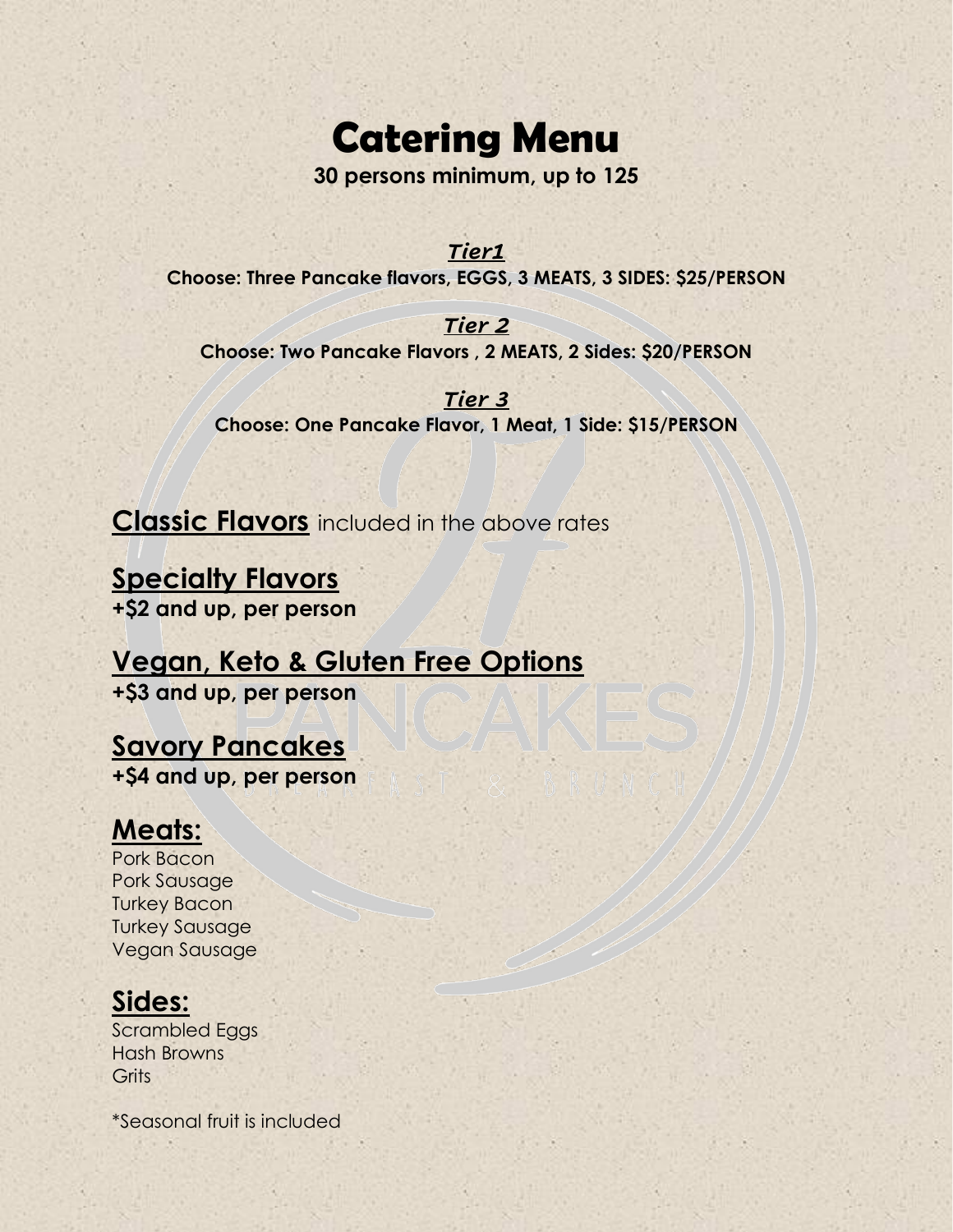# Classic Flavors

#### **1. Traditional Buttermilk Pancakes**

Light Fluffy wholesome goodness. Made with fresh buttermilk, Served with Warm maple butter

#### **2. Blueberry Pancakes**

Blueberry pancakes laced with maple butter syrup and dripping with hot bursting blue juices

### **3. Cinnamon Roll Pancakes**

Our cinnamon roll inspired creation, with a cinnamon swirl baked right in and served as Two Large size pancakes. Topped with a Homemade cinnamon and cream cheese glaze

#### **4. Red Velvet Pancakes**

Tender fluffy pancakes finished with a cream cheese icing to mimic red velvet cake

## Specialty Flavors

#### **5. Lemon Ricotta Pancakes**

A light lemony pancake with ricotta cheese and lemon zest cooked right in the batter. Topped with a

Blackberry glaze

#### **6. Chocolate Chip & Candied Bacon Pancakes**

Chocolate chip pancakes, topped with brown sugar candied bacon, and Nutella Maple syrup

#### **7. Oreo Explosion Pancakes**

Crushed Oreos in a rich chocolate batter, with fresh whipped cream between the pancakes. Topped with Crushed Whipped Oreo Cream, chocolate syrup. No need for Syrup!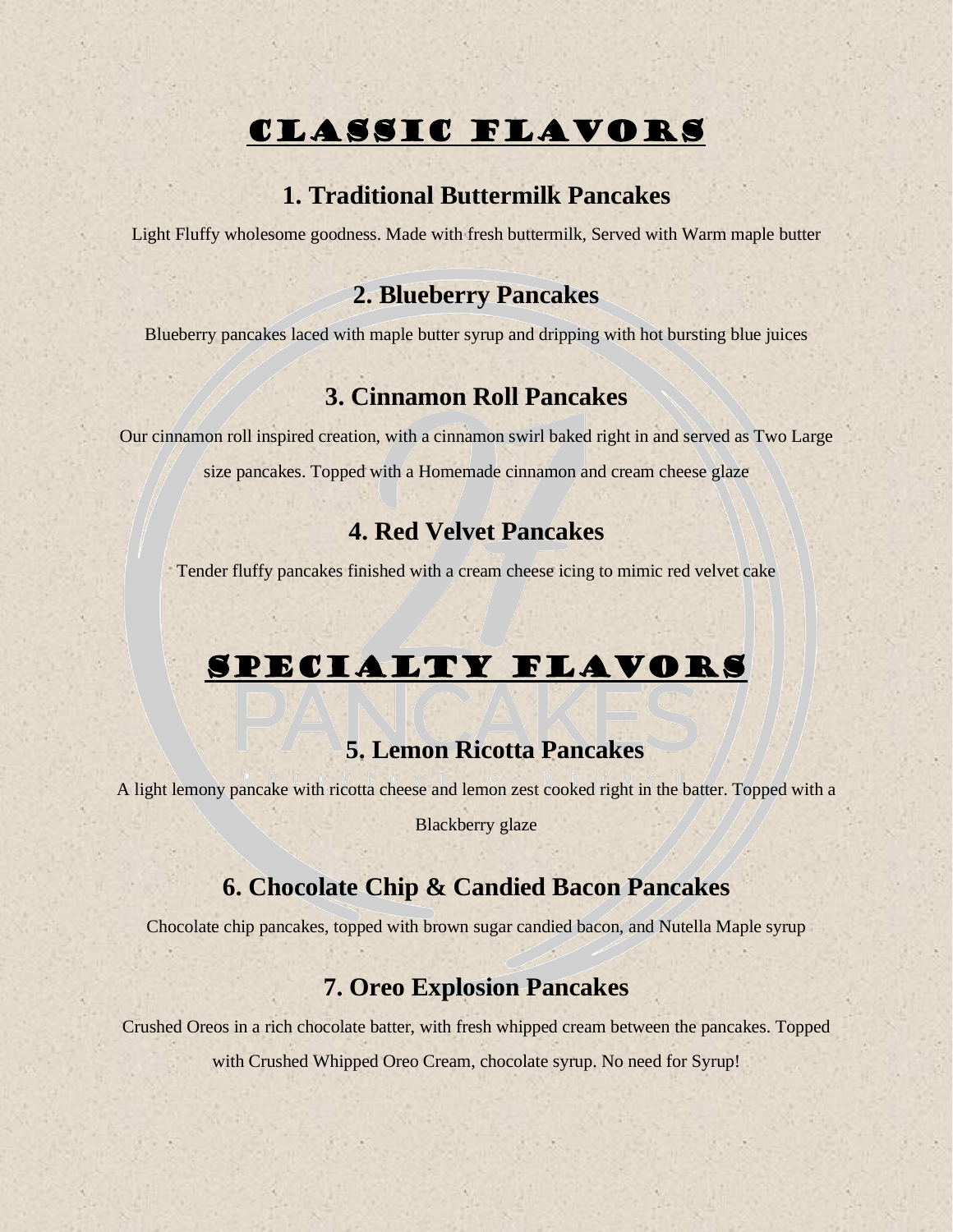#### **8. Raspberry Cheesecake Pancakes**

Light fluffy pancake made with cream cheese, and Graham cracker crust in the batter. The topped with cheesecake and a fresh raspberry compote

#### **9. Apple Cider Pancakes**

Sweet and fluffy pancakes made with apple cider and topped with cinnamon sugar apples

#### **10. Banana Cinnamon Walnut Pancakes**

Fresh smashed bananas and cinnamon cooked into the batter, topped with walnuts and served with

warm butter pecan syrup

#### **11. Oatmeal Chocolate Chip Pancakes**

Pancakes cooked with vanilla almond rolled oats and chocolate chips. served with cinnamon

chocolate syrup

#### **12. Pistachio Pancakes**

Pistachio pancakes topped with pistachio nuts and warm maple syrup

#### **13. White Chocolate Macadamia Pancakes**

Fluffy vegan pancakes with all the flavor of a white chocolate macadamia nut cookie. topped with

white chocolate chips

#### **14. Butter Pecan Pancakes**

Fluffy, sweet Butter filled Pancakes are bursting with real butter pecan cake and studded with crunchy pecans! Top with Butter and Butter pecan syrup. Truly heavenly

#### **15. Vanilla Chai-Spiced Pancakes**

If you love Chai tea, you're gonna fall head over heels for this Pancake! The spicy goodness with a subtle vanilla flavor, topped with walnuts and a warm maple butter cinnamon syrup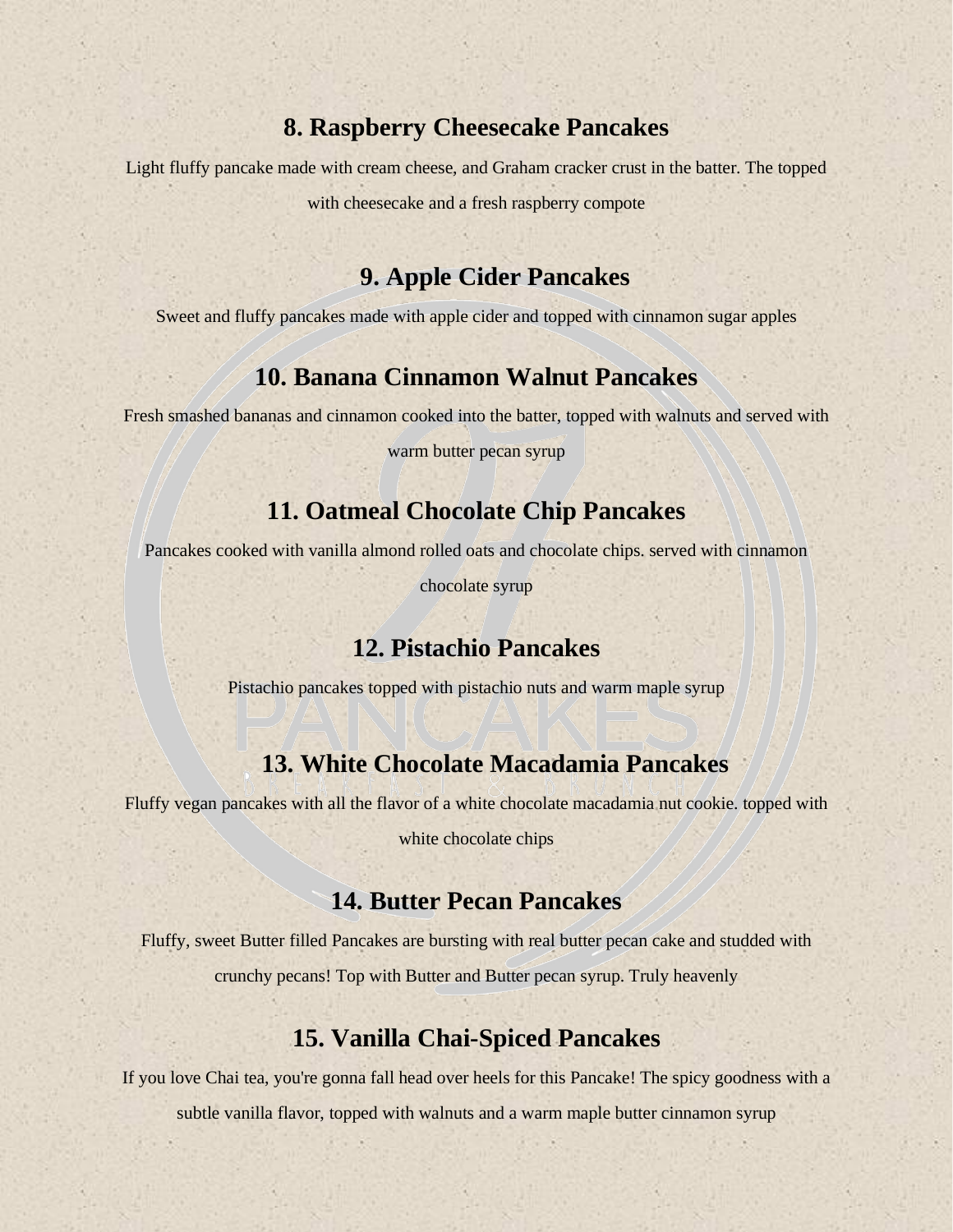#### **16. Nutella Pancakes with Boozy Hot Chocolate Sauce**

These light fluffy Nutella pancakes come drizzled in a smooth and creamy hot chocolate sauce

#### **17. Strawberry and Amaretto Pancakes**

Strawberry pancakes topped with amaretto syrup and sugared almonds

#### **18. Expresso Martini Pancakes**

These boozy cocktail-inspired pancakes with expresso are the perfect caffeine boost for your day! Topped with chocolate shavings and coffee syrup

## Savory Flavors

#### **19. Corned Beef Hash & Potato Pancakes**

A Shredded Potato Pancake topped with Fresh homemade Corned beef and green onions

#### **20. Bacon Cheeseburger Pancakes**

Savory pancakes made with onions and garlic and special seasonings, then hamburger and cheddar cheese are cooked into the batter. Then topped with More hamburger Cheddar, green onions, sauteed onions and drizzled with BBQ Sauce.

#### **21. Maple Bourbon Bacon Pancakes**

Crispy bacon Cooked right into the batter! Topped with more bacon and a warm homemade Maple Bourbon Butter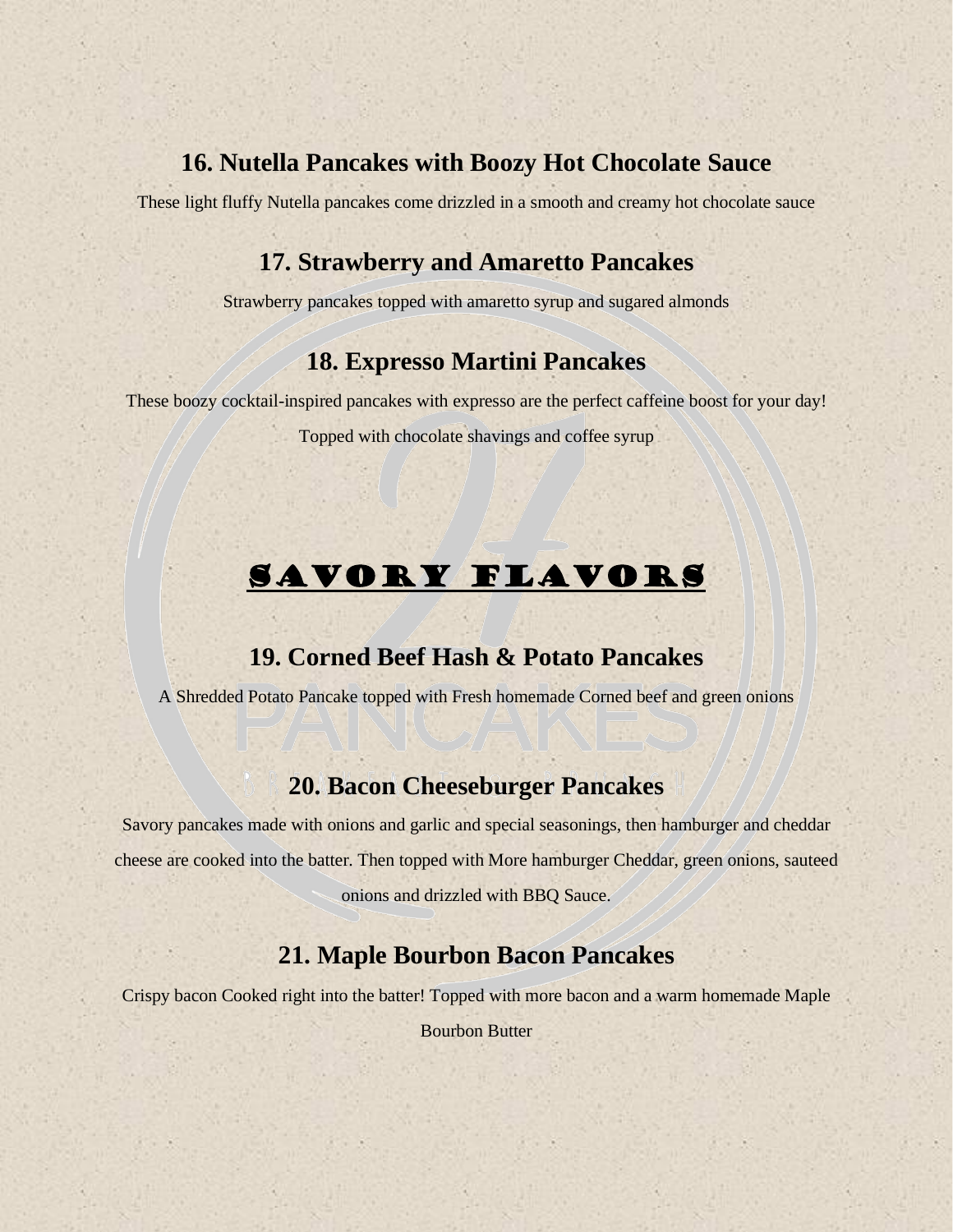#### **22. Shrimp & Grits Pancakes**

A Savory Cheese Grit cake, topped with large Succulent Shrimp, Andouille Sausage, Green Onions

and Cajun gravy.

#### **23. Zucchini & Corn Pancakes**

Vegan Friendly Pancake with Fresh grated Zucchini basil and oregano cooked into the batter

## Special Dietary Flavors

#### **24. Vegan-Banana Walnut Pancakes**

This pancake is Gluten, Soy, and Dairy Free! Topped with a warm Banana Peach Topping

#### **25. Keto Mixed Berry Pancakes**

Our never gritty Keto pancakes. Almond flour based, with strawberries, blueberries cooked into the

batter. Then topped with a warm Raspberry/Mix berry compote

#### **26. Coconut Pancakes with Strawberries and lime syrup**

These dairy-free pancakes are made with coconut milk, and topped with syrupy strawberries, then dolloped with a coconut yogurt

#### **16. Tequila Almond Nut Pancakes**

Almond flour pancake with almonds in the batter topped with a tequila reduction honey maple syrup and topped with more almonds and whipped cream

Keto and Vegan-Friendly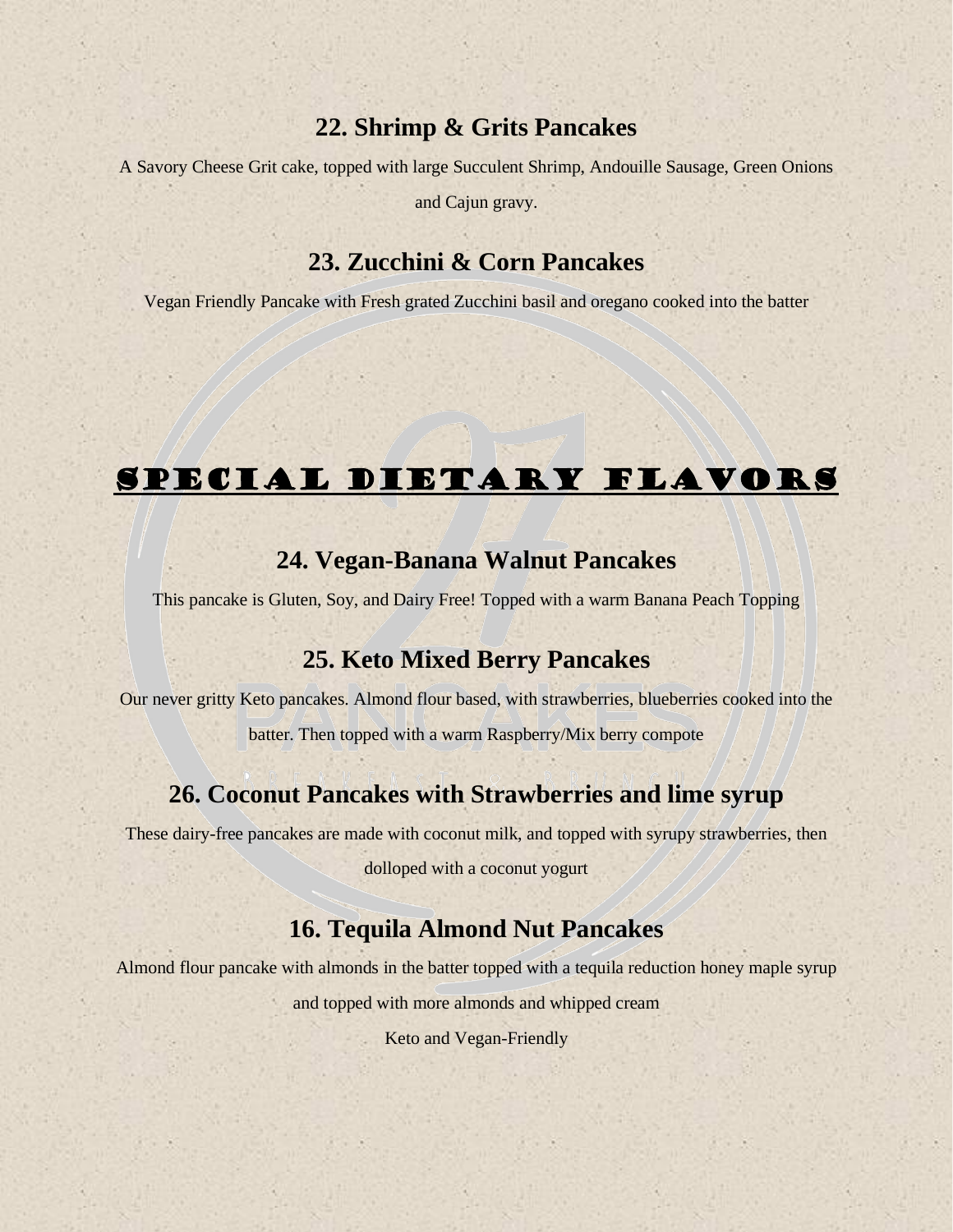## **TERMS:**

**Onsite Buffet style**-\*\$600 base rate 2hrs of Service **Drop-Off Service-**\*\$300 base rate (simple drop off in aluminum pans & paper products)

- \$200 deposit required to secure your date
- A 20% service charge applies to all catering
- Set up takes approximately 90 min. Break down 60 min.

**\***Base Rate covers overhead and insurance. Your final quote is determined by the market value of your food/ingredients, delivery/travel cost